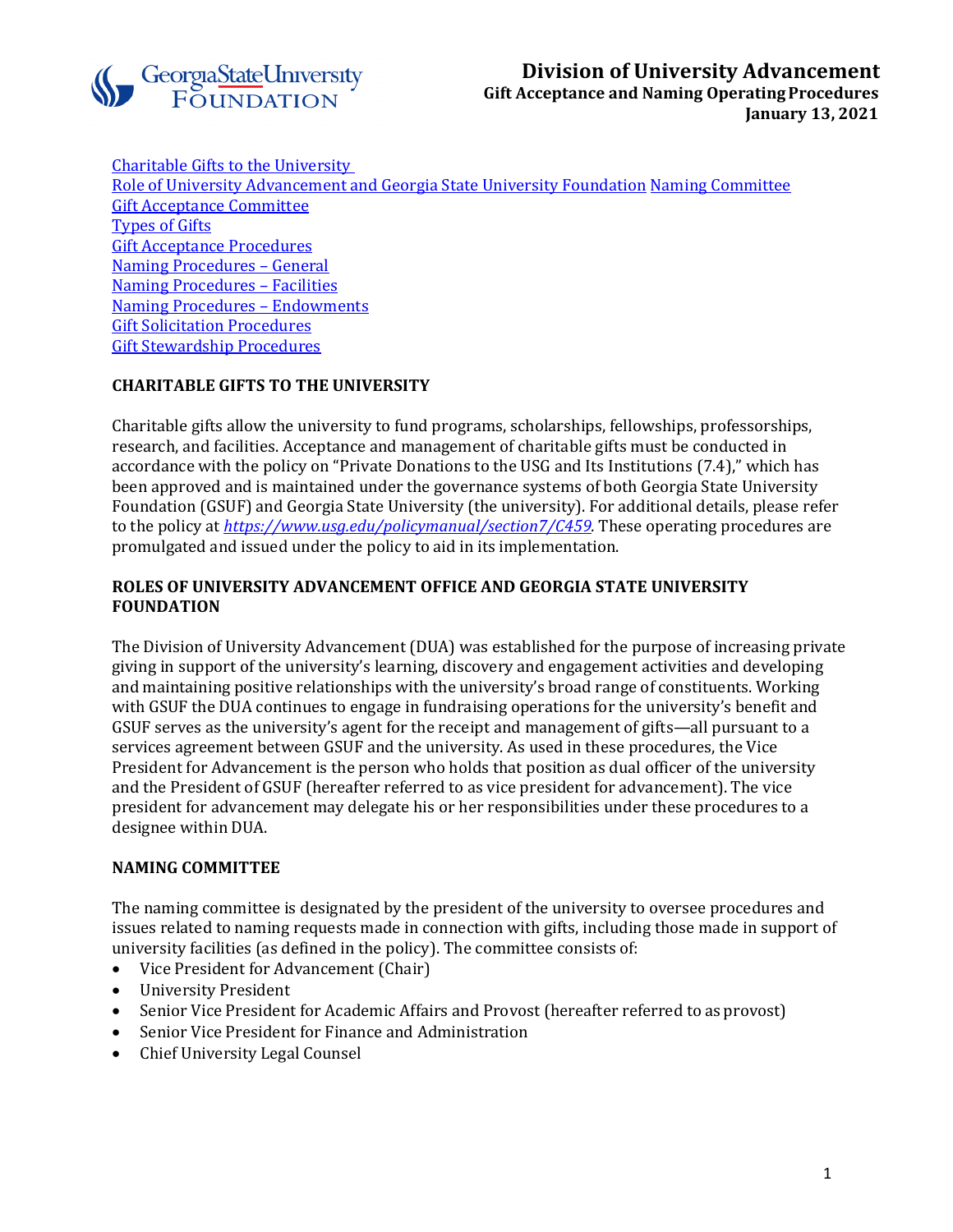

## **GIFT ACCEPTANCE COMMITTEE**

The gift acceptance committee oversees procedures and issues related to acceptance of gifts. The committee consists of:

- Vice President for Advancement (Chair)
- Associate Vice President Advancement, Development
- Associate Vice President Advancement, Development<br>• Associate Vice President Advancement, Finance/GSU
- Associate Vice President Advancement, Finance/GSUF CFO and Assistant Treasurer

The committee may consult with university administrators on particular gifts, as deemed appropriate by the vice president for advancement.

## <span id="page-1-0"></span>**TYPES OF GIFTS**

#### **Outright Gifts**

*Cash and cash equivalents.* Cash is often the easiest way to give and the most frequently received form of gift accepted on behalf of the university. These gifts can take the form of currency, check, or credit card contribution. Cash may be delivered in person, online, by mail, by Electronic Funds Transfer (EFT), or by wire transfer. Cash gifts are reported the date the cash is received in the GSUF's processing area. If gifts are transferred by EFT or wire, the date reported is the date the money is transferred into the GSUF bank account. Credit card gifts are reported on the date the credit card charges are processed. Gifts received (or processed) in January but dated in December are recorded with a December date.

*Securities—General Rule.* GSUF and the university prefer not to assume investment risk with respect to gifts received in the form of securities. Therefore, GSUF adheres to a general practice of selling such securities as soon as is practicable.

- Publicly-traded securities*.* Securities (1) listed on an exchange in which quotations are published daily; (2) regularly traded in national or regional over-the-counter markets for which published quotations are available; or (3) that are shares of a mutual fund for which quotations are published on a daily basis in a newspaper of general circulation throughout the United States, will be accepted as outright gifts or toward pledges. The value of securities is determined on the recognized gift date, which is established when the donor relinquishes control of the securities. The average of the high and low trading prices on the gift date determines the value of securities for reporting purposes.
- Closely-held securities (non-public)*.* DUA/GSUF shall examine any issue that is not publicly traded prior to its acceptance on behalf of the university as a gift and may decline a gift of such securities if it deems them difficult to value or not easily marketable. The gift acceptance committee must approve gifts of non-publicly held securities prior to acceptance.

*Real property.* Real property includes improved or unimproved land, personal residences, farmland, commercial property, rental property, and mineral interests. If it is the intention of the donor that the university or GSUF not immediately dispose of real property, an agreement must be made in writing between the university or GSUF and the donor before the university or GSUF may accept such property. Gifts of real estate must be reviewed to be in conformity with state and federal laws,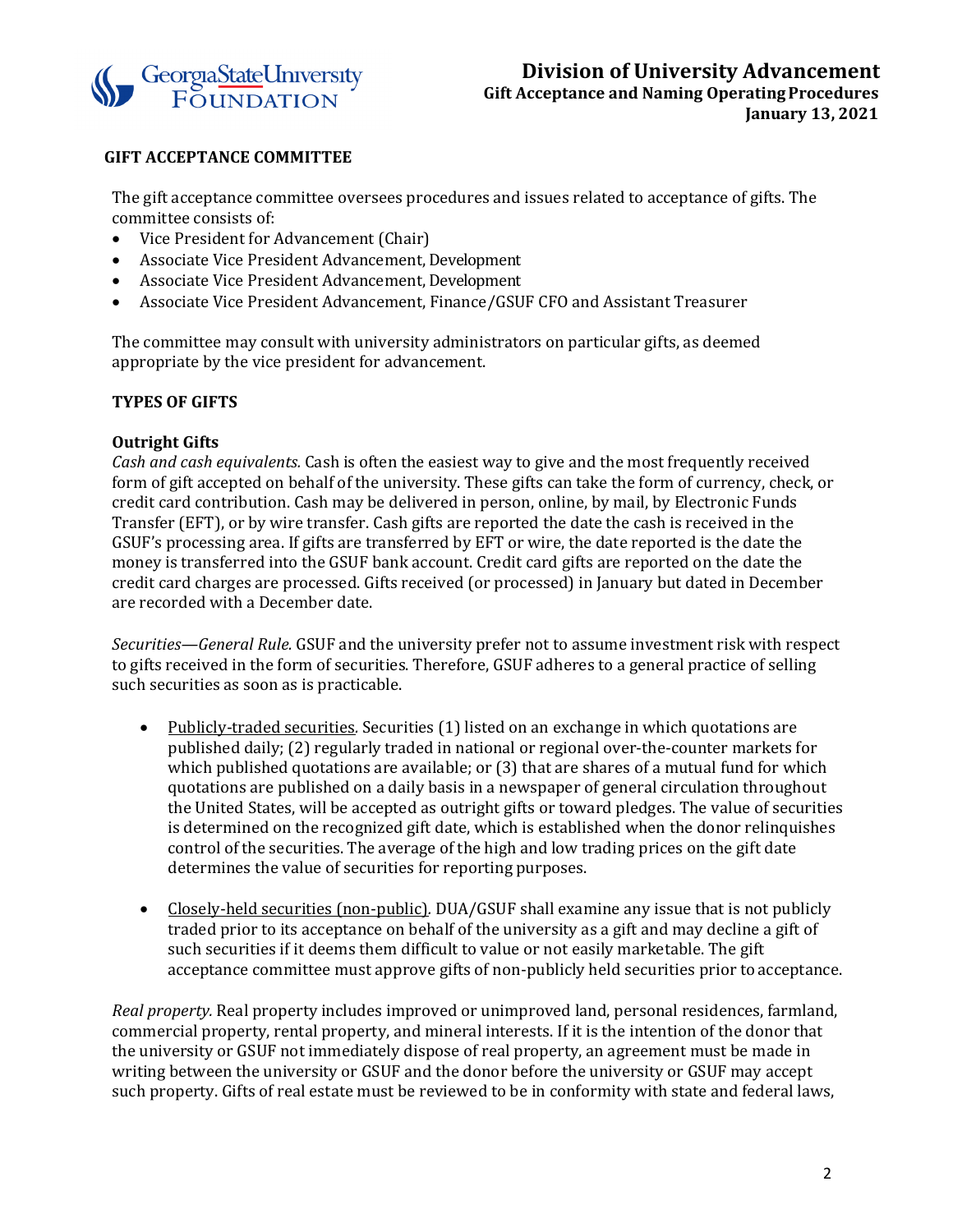# Georgia State University<br>FOUNDATION

# **Division of University Advancement Gift Acceptance and Naming OperatingProcedures January 13, 2021**

including EPA regulations, and the donor must provide satisfactory evidence of environmental compliance.

*Gifts-in-kind.* DUA/GSUF may consider gifts-in-kind of personal property, including but not limited to works of art, patents, copyrights, antiques, stamp and coin collections, jewelry, furniture, rare books, manuscripts, or any other item that has a determinable value.

- Standard for Acceptance, Disposition or Use. The gift acceptance committee may approve such donations only after a review indicates that the property is either readily marketable or needed by the university. In general, DUA/GSUF will sell or otherwise dispose of all gifts-inkind of personal property made for the university's benefit, unless the items can be used by the university in a manner related to learning, research, or engagement. DUA/GSUF's intention to either resell the property or to retain and use it to further the university's charitable activities shall be communicated to the donor in writing at the time of thegift.
- Tax Reporting*.* Gifts-in-kind for which donors are eligible for a charitable gift deduction in accordance with current IRS regulations should be reported at the fair market value placed on them by an independent, expert appraiser. Only those gifts-in-kind that can be converted to cash, or items such as equipment, books, artworks, etc. that can be used in support of learning, discovery, or engagement, should be reported. DUA/GSUF must obtain the agreement of the university unit receiving the gift that it will use the in-kind materials before DUA/GSUF may accept the gift. Depending on the appraised value of the donated item, IRS Form 8283 may be submitted to DUA/GSUF. If the donor does not supply a value, someone in the receiving unit who has knowledge of the general type of item should provide a value for internal purposes only. Internal values of donated items are not to be shared with donors.

# **Pledges**

Pledges are commitments to give a specific dollar amount according to a fixed time schedule. Annual fund pledges are usually for amounts less than \$25,000 and over a maximum of five years. All pledges are required to be in writing, except for the call center pledges.

The following minimum information must exist to substantiate a pledge, other than a call center pledge:

- 
- The amount of the pledge must be clearly specified<br>• There should be a clearly defined payment schedule There should be a clearly defined payment schedule
- The donor must be considered to be financially capable of making the gift<br>• The donor may not prescribe contingencies or conditions
- The donor may not prescribe contingencies or conditions<br>• Changes to original pledges must be documented in writin
- Changes to original pledges must be documented in writing<br>• Donor affirmation with signature (electronic, email, and sign
- Donor affirmation with signature (electronic, email, and signed are acceptable)

#### **Pledge-Recording Procedures**

- Gift agreements of \$25,000 or more are prepared by the DUA/GSUF finance office.
- Anticipated matching gifts will not be included in pledge amounts.
- Pledges and expected matching gifts may qualify for donor recognition in appropriate giving level groups.
- Under- and over-paid pledges (as a result of rounding, gift valuation, or incremental giving) will be noted as paid in full when donors' intents are clearly to pay commitments infull.
- Before defaulted pledges are written off, pledge deactivation requests must be reviewed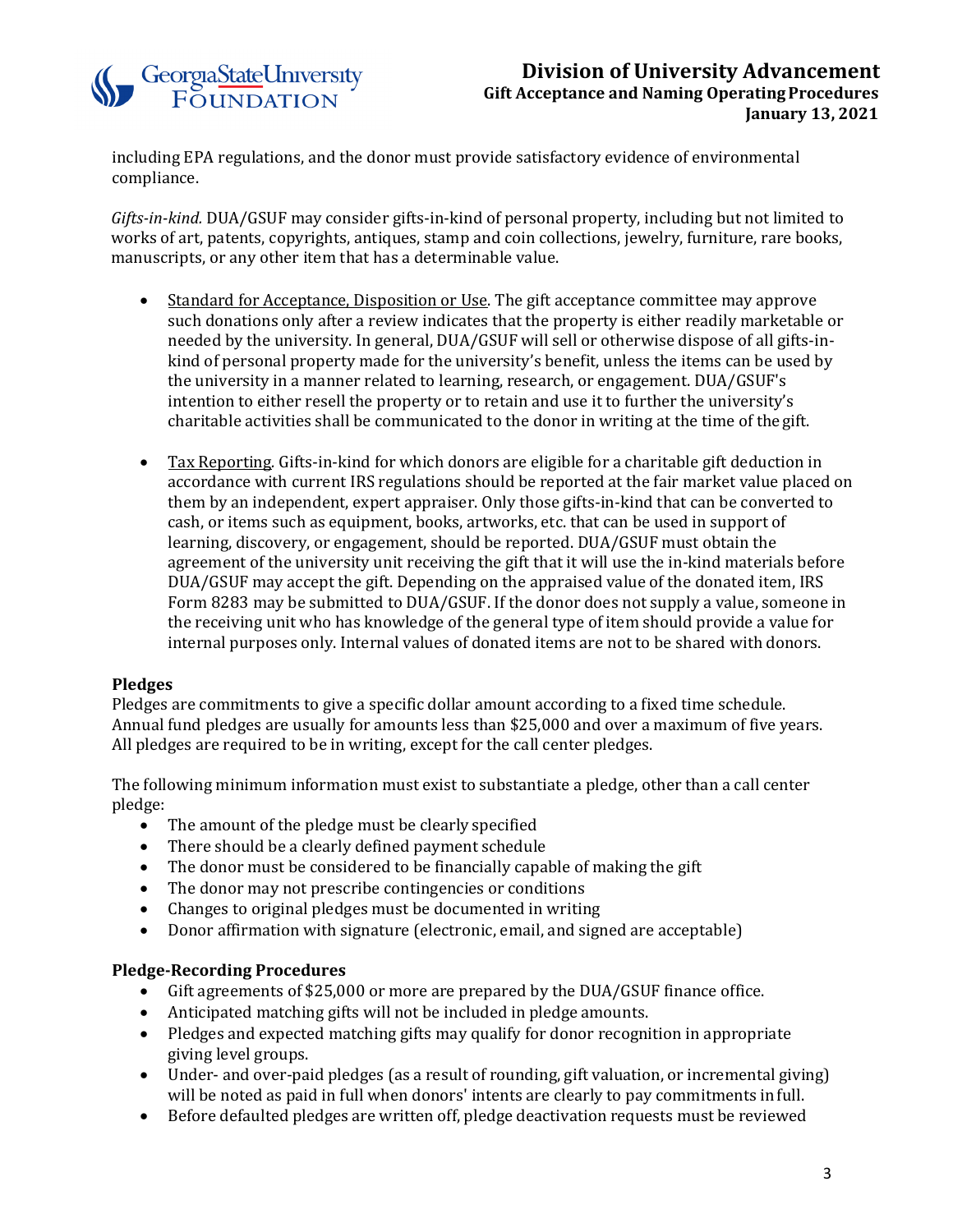

and approved by the vice president for development.

• Pledge balances will be written off when DUA/GSUF is notified of a donor's death, unless there are provisions in the donor's will, or the family has indicated an intent to complete thepledge.

#### **Planned Gifts**

*Charitable bequests and living trusts.* Donors can make charitable bequests to GSUF or the university in wills or living trusts. A living trust, sometimes called a revocable trust, is one that is created under a written agreement during the lifetime of the donor, who transfers property to a trustee. The trustee is responsible for managing the property for the donor's benefit, and income is paid to the donor during the term of the trust. In a case where GSUF or the university is the residuary beneficiary of the trust, the assets pass to GSUF or the university upon the donor's death.

*Beneficiary designations.* Donors can name GSUF as a beneficiary to receive assets such as retirement plans, life insurance policies, commercial annuities, bank accounts, certificates of deposit, or brokerage accounts. Upon death these gifts would transfer to GSUF if a beneficiary designation form or transfer/payable on death form was completed by the donor (and these documents supersede a will and avoid probate, making them advantageous for donors).

*Charitable gift annuities.* A charitable gift annuity is a contract between GSUF and the donor, not a trust agreement, whereby the donor makes an initial payment of cash or marketable securities to GSUF and GSUF agrees to pay the donor an annuity for the rest of his/her lifetime (or for the successor's lifetime in a two-life charitable gift annuity).

*Charitable remainder trusts.* A charitable remainder trust is established when a donor irrevocably transfers money or securities to a trustee who invests the assets to pay annual lifetime income to the donor or others chosen by the donor. At the end of the beneficiaries' lives, the remaining trust assets are distributed to GSUF or the university. Annuity trusts provide the tax advantages of current contributions with the security of fixed, lifetime incomes, generally for the donors and their spouses. The agreed-upon annual payments remain unchanged, regardless of how the investments perform. A unitrust differs from the annuity trust by providing a variable income. In this case, payment is based on a fixed percentage of the net fair market value of the trust assets as valued annually.

*Charitable lead trusts.* This type of gift provides an income stream for a specified period of time. GSUF receives the income from the trust and applies it to a specific project for the benefit of the university. The principal is then returned at the end of the set period to whomever the donor designates.

*Gifts of life insurance.* Gifts of life insurance may name GSUF or the university as the beneficiary of the policy or as the beneficiary and owner.

*Life estate.* Donors can receive a sizable charitable income tax deduction by making a gift to GSUF of their personal residence or farm, while retaining full use and rights to the property during their lifetime.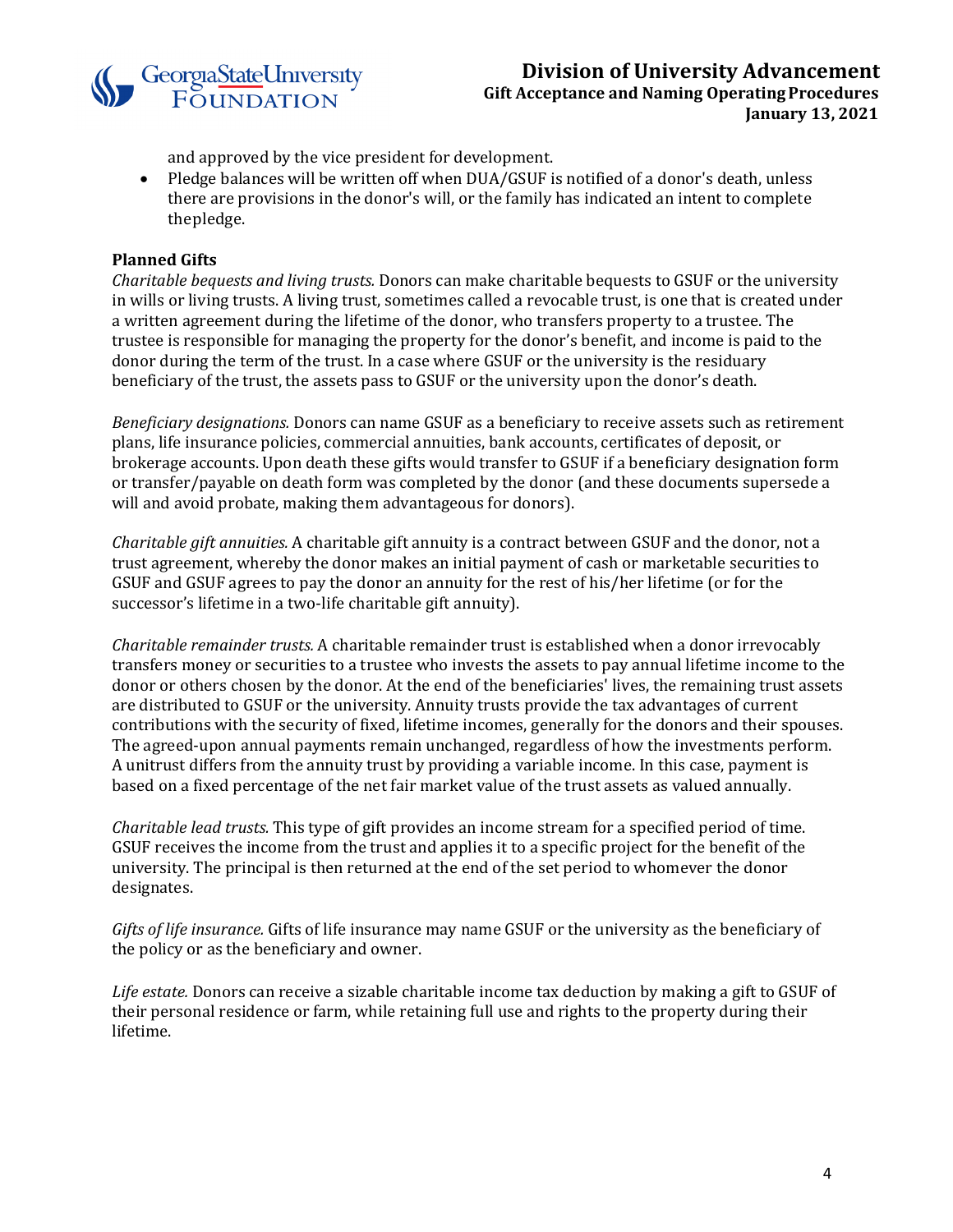

#### **Endowments**

To assure the acceptability of endowment gifts, all such proposed gifts will be reviewed by the vice president for advancement, in consultation as necessary with university legal counsel. The associate vice president advancement, finance/GSUF CFO and assistant treasurer have the authority to recommend approval for standard agreements. Final approval for these agreements rests with the vice president for advancement.

Unique, nonstandard endowment agreements may require additional review and approvals. It is the responsibility of the associate vice president advancement, finance/GSUF CFO and assistant treasurer to obtain appropriate university recommendations, including, as necessary, advice from university legal counsel and input on university fiscal impacts from finance and administration of the university, before requesting final approval from the vice president for advancement.

An endowment account will be established for participation in the endowment pool when a gift is received. The endowment agreement must contain a commitment for future donations to bring the endowment principal to the minimum required (currently \$25,000) within five years. An endowment account will not receive a spending allocation until the minimum funding amount is met. If the minimum is not met within the stated timeframe, the agreement will cease, and all funds will be expendable for the stated purpose unless otherwise noted in the agreement.

#### **GIFT ACCEPTANCE PROCEDURES**

Donors are ultimately responsible for ensuring that their proposed gift furthers their charitable, financial, and estate planning goals. Neither the university nor GSUF provides legal, accounting, tax, or other professional advice to donors or prospective donors. Therefore, each donor and prospective donor is urged to seek the advice of independent financial and legal counsel in the gift planning process.

Gifts that are not of considerable risk are accepted by DUA/GSUF upon the recommendation of the appropriate college, school, division, department, or unit. Once a gift has been accepted, DUA/GSUF is responsible for recording, receipting in accordance with IRS guidelines, administering, and acknowledging the gift.

#### **Background Note on Use of CASE Guidance and VSE Survey**

The [Council for Advancement](http://www.case.org/) and Support to Education (CASE) publishes a Reporting Standards and Management Guidelines manual which guides institutions in how to record and report private gifts from various sources. DUA/GSUF uses these guidelines to report gift activity annually to CASE. CASE publishes an annual report on private giving to higher education called The Voluntary Support of Education (VSE) Survey. Through DUA/GSUF's annual participation in the survey, DUA/GSUF gains access to CASE's collected survey data, which is then used to benchmark DUA/GSUF's giving results with a variety of peers across the country. Most university institutions and peer institutions participate in the annual survey, making this benchmarking tool very useful.

#### **Gifts of Considerable Risk**

The gift acceptance committee is responsible for accepting all gifts of *considerable risk* which include:

- Non-publicly traded securities
- All gifts of real property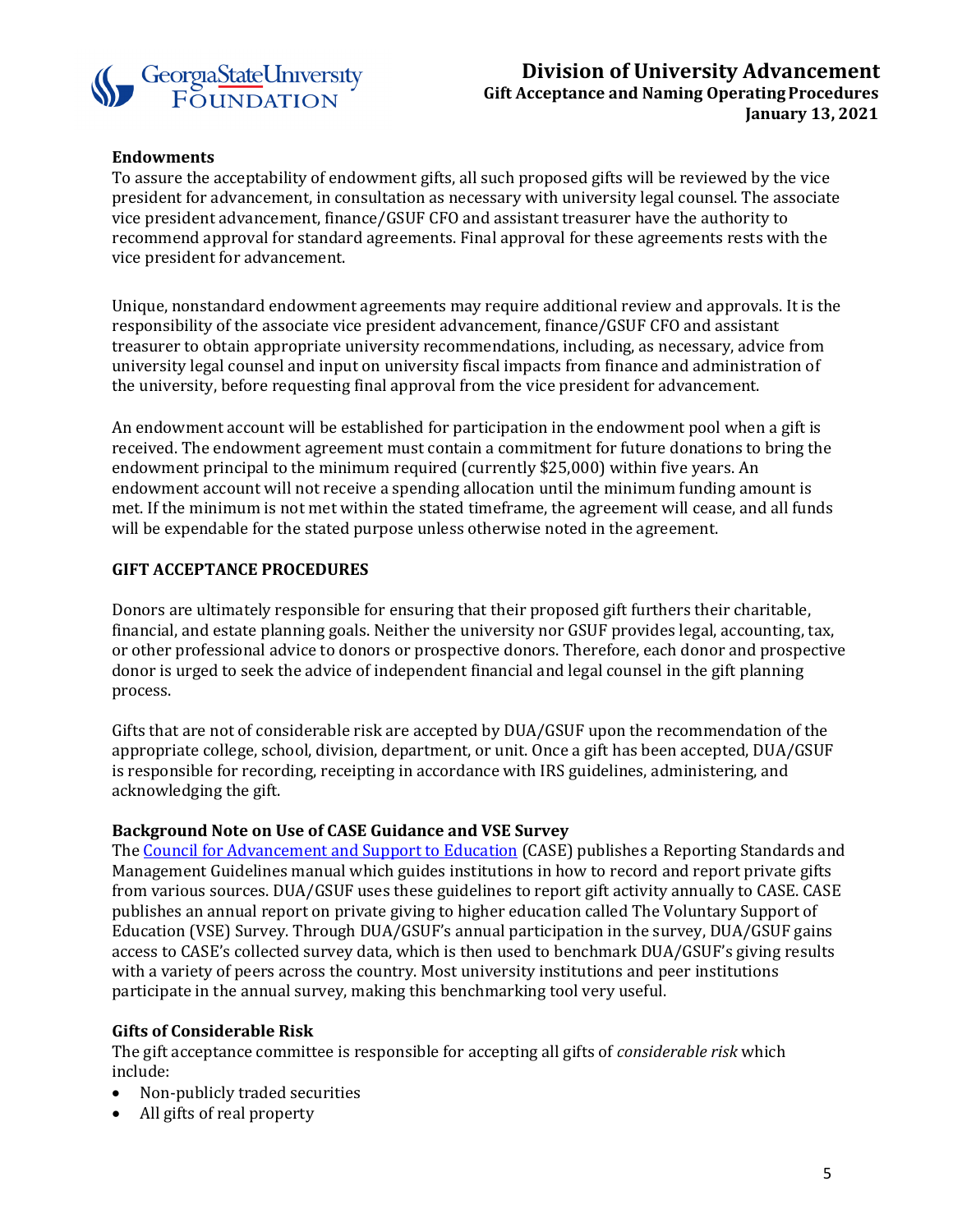

- Gifts of personal property if not to be used by the university
- All gifts of real or tangible personal property subject to donor restrictions regarding the disposal of such property
- Any bargain sale of property where a donative element is associated with the acquisition of property by the university or GSUF below its fair market value.
- Cash gifts with significant donor restrictions
- All gifts of unusual items or gifts of questionable value

The committee will meet as necessary to approve specific gifts of considerable risk by consensus. If consensus cannot be reached, the matter will be referred to the president of the university for a final decision. Once a gift has been accepted, DUA/GSUF is responsible for recording and acknowledging it.

## **Gifts in Support of Faculty Scholarly Activities**

In the case of a gift offered in support of a university faculty member's scholarly activities, the appropriate university business manager will characterize any business or pecuniary ties that exist between the donor and the faculty member. If any business or pecuniary ties are identified, acceptance of the gift requires a final decision from the dean and the provost.

## **Conditional Gifts**

Conditional gifts are those gifts that, because of some qualification or restriction, are considered non-routine. Conditional gifts may commit the university to act within a specified time or use a gift for a specific purpose. Acceptance of a conditional gift and time limits for holding a conditional gift will be reviewed by the gift acceptance committee. If, in the opinion of the gift acceptance committee, a gift offered by a donor would create undue reputational risk for the university, DUA/GSUF will decline acceptance on behalf of the university.

Conditional gift acceptance agreements should specify a time period for meeting the conditions for the gift and should also indicate what will happen to the gift if conditions are not met. Primary choices in such a circumstance are to move the gift to a different account or to refund the gift.

#### **Refunding of Gifts**

In rare instances, GSUF or the university may deem it necessary to refund gifts, either because doing so is in the best interest of the university or because conditions agreed to in accepting a gift cannot or will not be met. Requests for refunds may come either from the donor or from the receiving unit within the university and must include a statement of reason addressed to the gift acceptance committee.

Conditions under which gifts may be refunded include (i) when it is in the university's best interest, and (ii) when continuing to hold a gift would not enhance Georgia State's reputation either with the donor or with the general public.

#### **Recognition of Discounts and Services**

The university recognizes that corporations or private individuals may offer significant discounts on materials or services. While these "gifts" do not qualify as tax-deductible donations as defined by IRS guidelines, it is important to acknowledge and recognize these items through the university's formal stewardship programs. Donor acknowledgment of a significant discount on materials or services will be made by DUA/GSUF on behalf of the university and by the receiving unit at its discretion.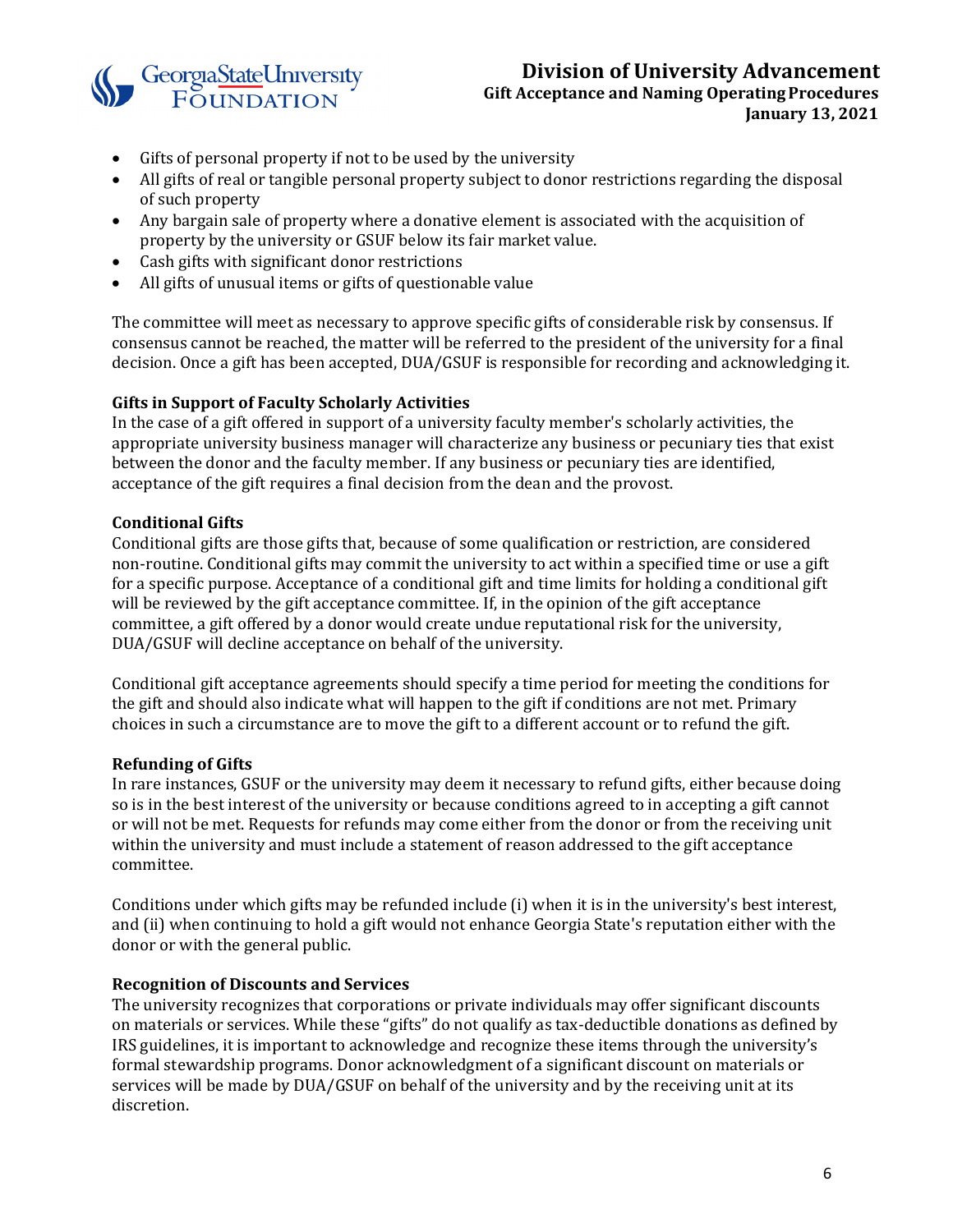

#### **Gift Acceptance Requirements for Software**

- All software must be approved by the Office of Instructional Innovation and Technology and the Chief Innovation Officer prior to acceptance on behalf of the university.
- The software must serve a direct purpose in the learning, discovery, or engagement of the university and be utilized by the area(s) accepting the software.
- When software is donated to the university and there is a clear transfer of ownership from the donor to the university, it will be classified and recorded by DUA/GSUF as a "gift in kind" (Gift Subtype = Software).
	- $\circ$  The value of the software is determined by the lesser of the educational discount price list, the standard published price list, or the value provided by the donor. If the value stated by the donor will be used because there is not an educational discount price list and/or a standard published price list, the donor must so state in the donation letter.
	- $\circ$  The value of the software will be included in the DUA/GSUF net production total and in DUA's CAE reporting, but will not be included in DUA philanthropic cash.
	- $\circ$  If the value of the software is equal to or greater than \$500,000, a third-party appraisal of fair market value is required (DUA or the unit would contract to have an appraisal done if one is not provided by the donor). If a published price list is available, it may be submitted by DUA to the senior vice president for finance and administration, along with a request for a waiver of an appraisal. Such requests will be reviewed and determined on a case by case basis.
	- $\circ$  For a gift in kind, the date of record for the transaction will be the date the software is received by the university.
- If the donor grants the use of a software license, transfer of ownership of an asset to the university does not occur, and the transaction will be classified and recorded by DUA as a "gift in kind" (Gift Subtype = Gift of Service).
	- $\circ$  The value of a "service" will be included in the DUA net production total but will not be included in DUA philanthropic cash or in DUA's CASE reporting.
	- $\circ$  The value of a "service" is determined by the lesser of the educational discount price list, the standard published list price, the value provided by the donor, or the fair market value determined by a third party appraiser. If there is no educational discount price list and/or a published standard price list, the donor must state so in the donation letter. In the absence of a value being established, a \$1.00 placeholder will be recorded.
	- o For a "service," the date of record will be the date the license period has commenced.
	- $\circ$  In the event a donor specifies a contribution of consecutive one-year licenses, the value of each annual license is to be determined and recorded when the specific licensecommences.
	- $\circ$  In the event the value of a license is determined by the donor based on documented usage of the software, such information can be used to determine the value of the next annual license, but cannot be used to retroactively adjust the value of a past or currentlicense.
- The thank you letter to the donor should contain a detailed description of the software contributed or the license(s) provided. The letter will not state a dollar value.

#### <span id="page-6-0"></span>**NAMING PROCEDURES – GENERAL**

#### **Application**

All naming requests must adhere to University System of Georgia (USG) policy and the procedures outlined herein. These procedures govern the naming of:

- University facilities, including new and renovated buildings, centers, laboratories, and the interior and exterior spaces associated with the university; and
- University units, centers, and institutes that do not involve a physical structure, as well as faculty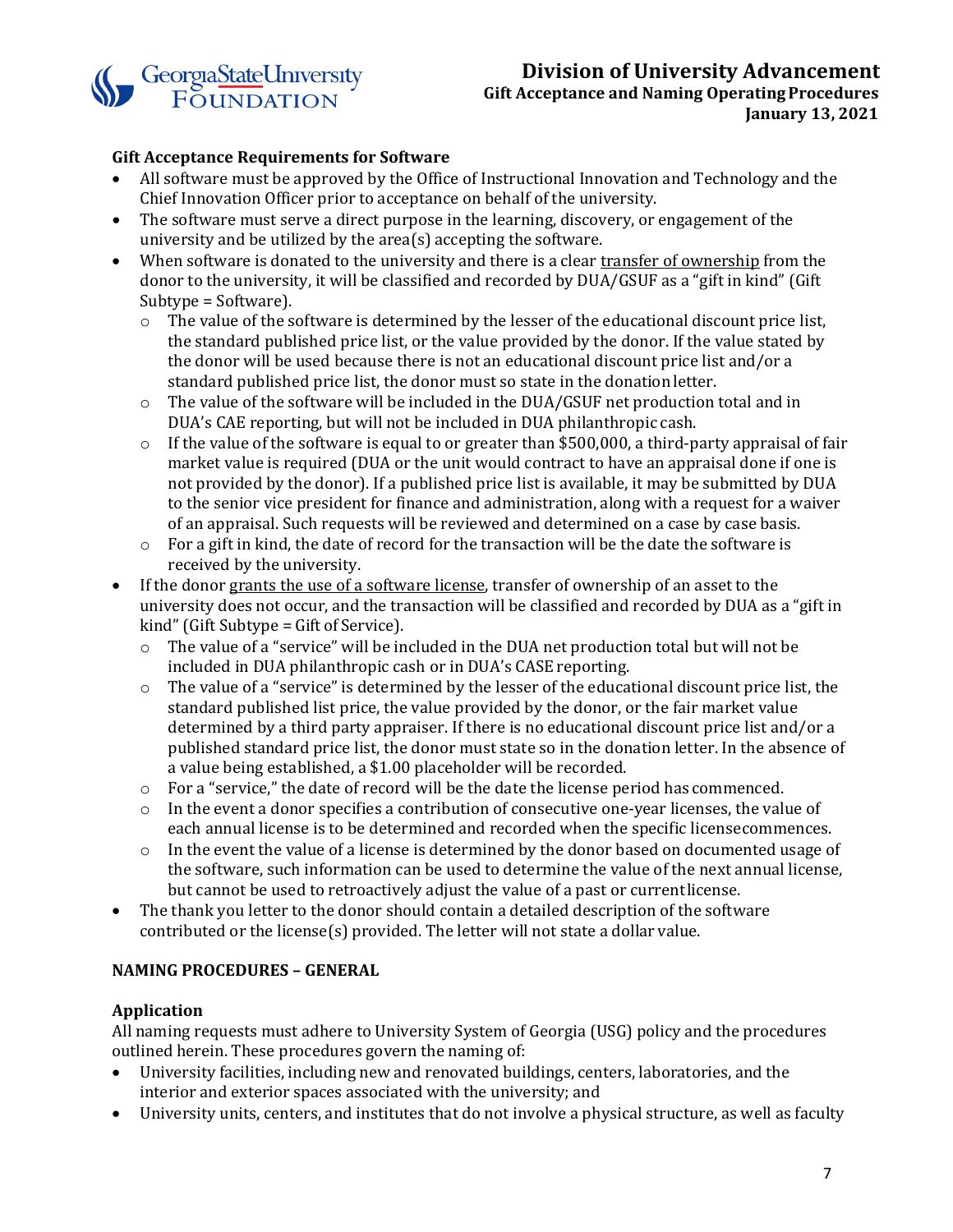

or staff positions, faculty scholars, graduate, and undergraduate support, and other related programs.

# **Administration of Naming Process**

The president of the university, or his or her designee, will establish guidelines for gift naming opportunities. The vice president for advancement receives and coordinates all naming requests.

#### **General Guidelines for Gift Naming Requests**

- The gift levels listed in these procedures are minimum amounts needed to name the respective opportunities. In most cases, gifts may be made outright over a multi-year pledge period, through a trust, cash, transferrable assets, or through a similar irrevocable instrument. It is the responsibility of the dean or responsible unit, in consultation with the provost and the president, to make appointments for all endowed positions.
- There should be no commitments made to donors concerning naming (or discussions beyond the principals) until after approval by the vice president for advancement.
- Naming may be in recognition of giving or service. Past giving to the unit may be considered in recommending naming for the donor(s), unless this support has already been recognized through another naming opportunity.
- Donors may request that names for buildings, units, positions, etc., bear their name or the names of family members or others the donor may wish to honor, subject to the university's approval in accordance with established standards.
- Unless otherwise specified, naming is considered a permanent act. However, if at any time following approval of the naming, circumstances change substantially so that continued use of the name may compromise the integrity or reputation of the university, the university may remove the name. See "*Naming Procedures—Facilities: Removing Names from Facilities*" below.
- Other situations may occur that warrant the removal of a name. Living donors and/or honorees will be notified of such instances.
- In the case of a donor who gives a gift with an associated naming opportunity and who then supplements the original gift with a larger amount to fulfill a different naming opportunity, the original naming opportunity will, in consultation with the donor, be superseded, thereby allowing the original naming opportunity to become available for another gift by a newdonor.

#### **Special Guidelines for Naming Colleges, Units, and Centers**

- In the case of naming a university center that does not involve a physical structure, the donor seeking the naming opportunity must provide a minimum gift with the approval of the naming committee and a final determination made by the president.
- As a general guideline, the starting point for determining a gift amount for naming a university college, school, unit, or center should be *three times the operating budget* of the entity being named, with approximately two-thirds of that endowed.
- If a named college, unit, or center is reorganized, the university will continue to carry the named portion forward in an appropriate way, as determined by the university it its sole discretion. The university, in consultation with the donor/honoree or his/her family, may modify the named portion to the extent necessary to enable the naming to coincide as closely as possible with the original intent.
- <span id="page-7-0"></span>• *Term naming* may be available for colleges, units, and centers.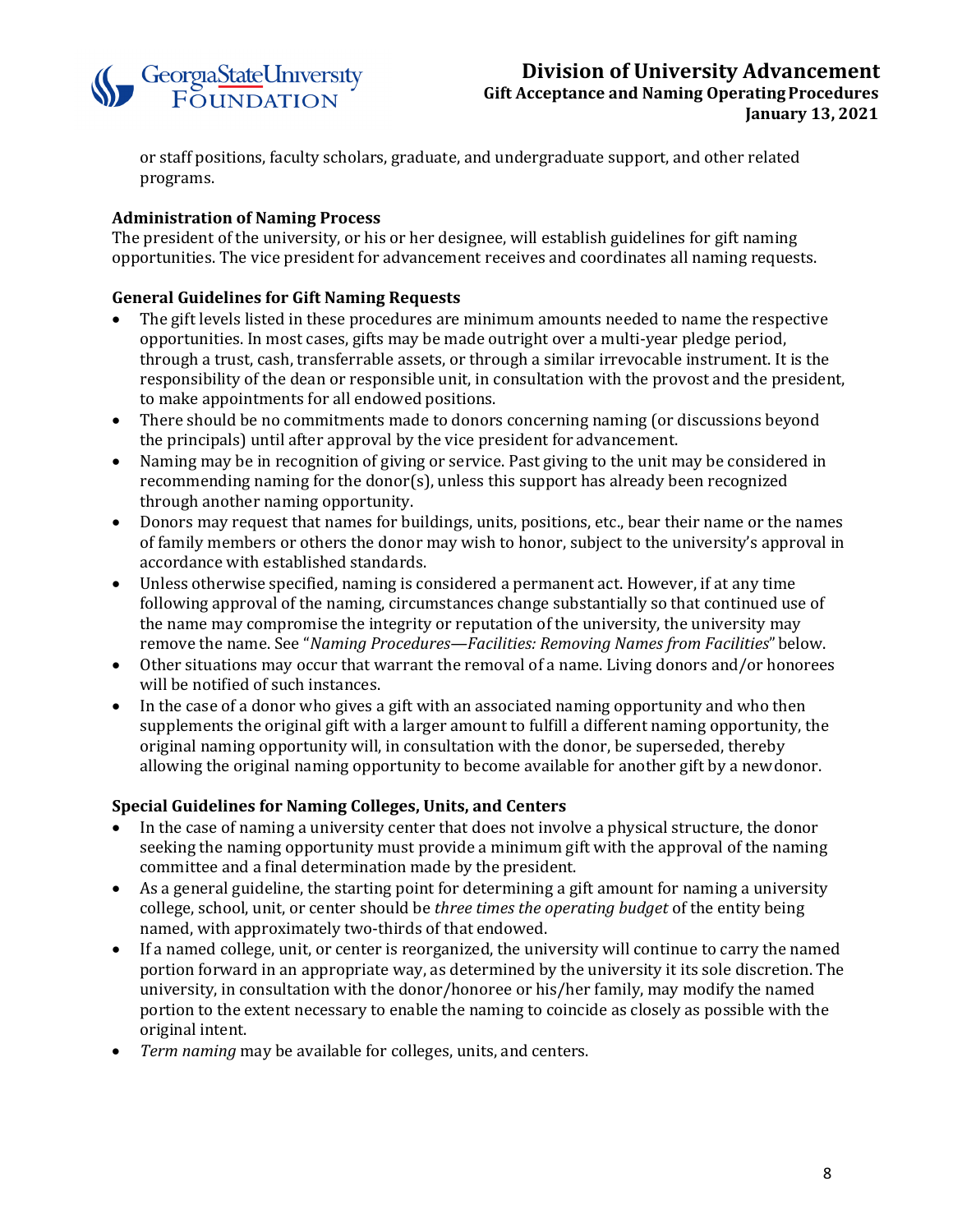

# **NAMING PROCEDURES – FACILITIES**

# **Facility Naming Responsibilities**

The authority and responsibility for making determinations and granting approvals for naming of university facilities is described in the USG policy manual, "Naming of Places, Colleges, or Schools." The naming process described below should be read in conjunction with the requirements of the that policy, including, when applicable, the approval of the Board of Regents and the president of the university.

## **Naming Process for New or Renovated Facilities Funded with Private Gifts** *All Gift Levels*

- Requests to approve named spaces originate as a memo from the dean, department head, or unit head to the vice president for advancement and are signed by the requestor.
- The memo is drafted and circulated with the assistance of the development officer.
- The memo should include the official name being requested, the amount of the gift, the history of the donor and the gift, the project cost, and the project square footage. Project cost and square footage are available from the university's Facilities Management Services.
- In cases where a GSUF facility will be used substantially for a university activity, the appropriate university officials will submit a request to GSUF to approve the naming of the facility in accordance with the wishes of the donor.

# *Gifts equal to or greater than \$1,000,000*

- The vice president for advancement secures a decision first through the naming committee and then from the president.
- After the president approves, the provost's office or president's office initiates and forwards a memo and all original documentation to the Board of Regents office.
- In preparation for the board meeting, DUA will provide a donor stakeholder document and other background materials to the president and the regents. In order to provide this information, they will work with the development officer(s) in the originator's area.
- The Board of Regents office then adds the naming request to the agenda for the next board meeting.
- The regents grant the final decision at the stated meeting, and only at the request of the president.

# **Gifts from \$500,000 to \$999,999**

- *The naming committee grants the final decision.*
- Then the originating college, department, or unit receives the original document back for its records, and the vice president for advancement retains the naming committee's copy in the DUA office.

# **Gifts of up to \$499,999**

- *The vice president for advancement grants the final decision.*
- Then the originating college, department, or unit receives the original document back forits records, and the vice president for advancement retains the naming committee's copy in the DUA office.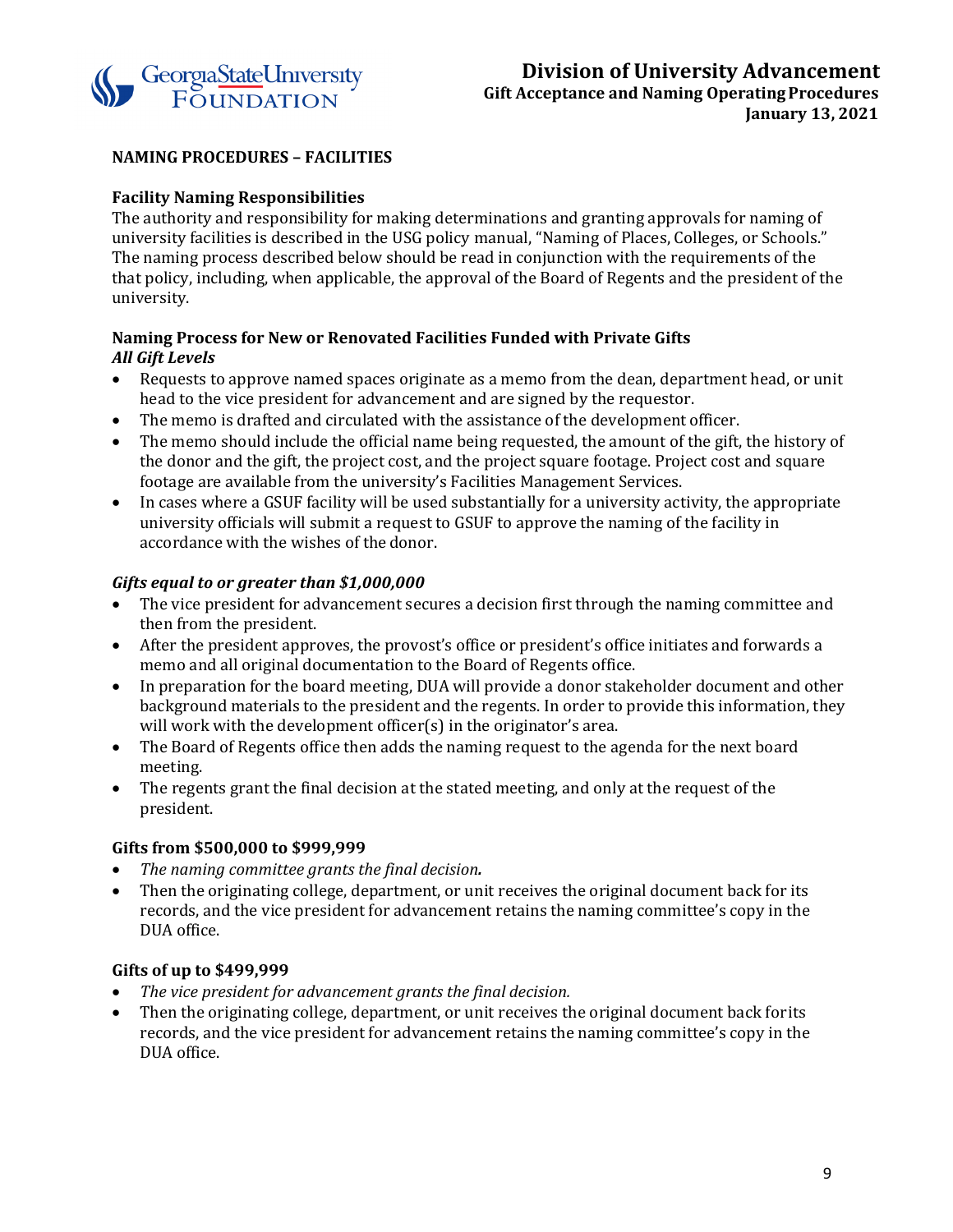

#### **Naming Amounts for New or Renovated Facilities Funded with Private Gifts**

- As a guide, donors are generally expected to provide leadership gifts of 50% or more of the fundraising goal for the facility.
- Deferred gifts may be accepted for naming consideration as long as they are irrevocable. The calculation of the deferred gift and eligible naming opportunity is to be approved by the vice president for advancement, senior vice president for finance and administration, and president of the university. Prior to a decision, the unit must prepare a funding plan to cover the amount of the deferred gift**.**
- Deferred gifts may be used to name an existing building; however, it is recommended that, in such a case, the value of the deferred gift must equal at least 75% of the replacement value of the building.
- There should be flexibility in arriving at total gift amounts; these guidelines should be viewed only as initial expectations.
- In the event that the area(s) to be named involve multiple schools, divisions, or departments, it is the responsibility of the academic leadership within those respective areas to ensure that the heads of all associated organizational units are in agreement on the naming opportunities and levels prior to submission to the vice president for advancement.
- An initial list of the proposed naming opportunities for any new facility or renovation project is to be submitted to the vice president for advancement. This list may be revised as planning proceeds and the fundraising plan is developed.
- This initial list of proposed naming opportunities is to include a description of the size and function of all spaces proposed for naming, as well as a plan for the display or physical presentation of the names. For questions or guidance in planning facility naming opportunities, development officers should first seek assistance from DUA leadership.
- It is suggested that an endowment fund also be obtained for the continuing operations and maintenance and the permanent repair and rehabilitation costs for university facilities. The recommended endowment fund should generally be equal to at least 10% of facility construction cost.

#### **Naming of Facilities Based on Service**

A recommendation may be made to name a new or existing facility in honor of the service of an individual to the university, either as a member of the faculty/staff or as a volunteer. Such recommendations must be submitted to the vice president for advancement by the senior administrator of the college, school, department, or unit along with justification and any explanatory materials. The naming committee will then be involved in approving the request along with the president and the Board of Regents. The Board of Regents will authorize external namings (places, colleges, and schools) to honor a living person only when that person has been disassociated from employment by the USG or from local, state, or federal government employment for at least two years prior to seeking Board of Regents' approval.

In the case of a new facility or renovation for which private support will be sought, the justification must explain how recognition for lead gifts will be handled and/or the fact that no gifts that would qualify for the naming are anticipated.

#### **Naming of a Space within a Facility Based on Service**

A recommendation may be made to name a new or existing space within a facility in honor of the service of an individual to the university, either as a member of the faculty/staff or as a volunteer. Such recommendations must be submitted to the vice president for advancement by the senior administrator of the college, school, department, or unit along with justification and any explanatory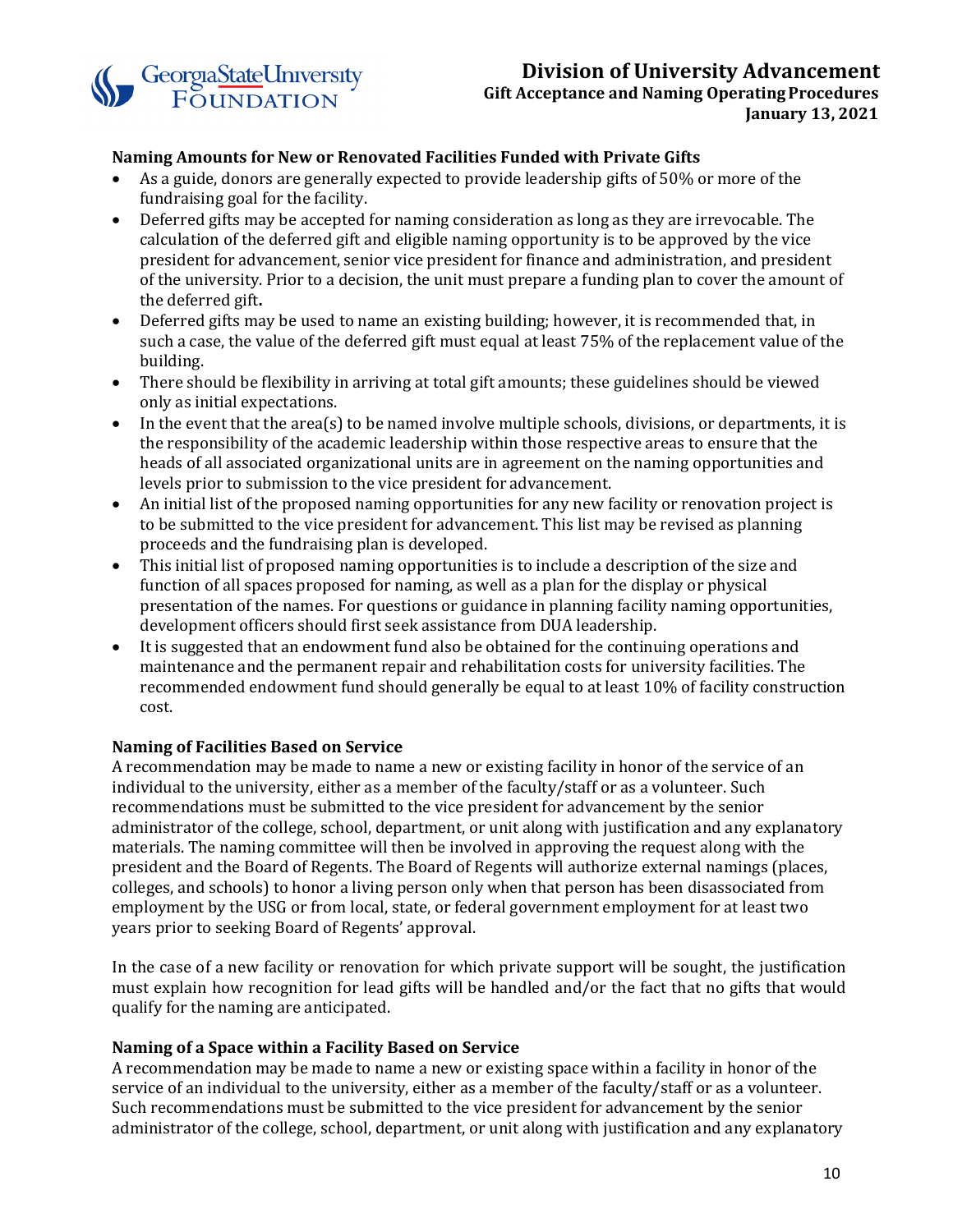

materials. The vice president for advancement secures a decision first through the naming committee and then from the president.

In the case of a new facility or renovation for which private support will be sought, the justification must discuss the impact this naming will have on achieving the fund raising goal for the facility.

## **Naming Guidelines for Existing Facilities**

The senior administrator of a school, department, or unit associated with an existing facility may nominate such a facility, or a space located therein, for consideration by the naming committee as a naming opportunity. Naming opportunities and levels are considered and recommended by the naming committee based on the size, use, and priority of the space. Naming may be for recognition of either giving or service as described above. Past giving to the college or unit may be considered in recommending naming for the donor(s), unless this support has already been recognized through another naming opportunity. Deferred gifts may be accepted for naming consideration as long as they are irrevocable. The calculation of the deferred gift and eligible naming opportunity is to be approved by the vice president for advancement. Prior to a decision, the unit must prepare a funding plan to cover the amount of the deferred gift.

## **Removing Names from Facilities**

The naming of a facility or spaces within a facility is considered a permanent act, and it is expected that the designated name will not change except under certain limited circumstances. Namings authorized by the Board of Regents shall not be modified without approval of the Board. If a situation occurs that may warrant the removal of a name that was previously approved by the Board of Regents, the decision whether to remove the name lies in the sole discretion of the Board in consultation with the Chancellor. If the activity within the space differs from the use contemplated when the facility was first named, the donor (or his or her successor in interest) will be consulted on the continued use of the name on the facility. Just as authority for naming university buildings and additions to buildings resides in the University System of Georgia Board of Regents, so too does the authority for removing a name from such a building. In the case of gift-related naming, the Board of Regents reserves the right to remove names when the gift remains unpaid beyond the agreed-upon duration of the contribution payment period. Should this occur, the Board of Regents may, in its discretion, name an area within the facility or seek other appropriate naming opportunities for the donor. The Board of Regents also reserves the right to remove a name if circumstances change so substantially that continued use of the name would compromise the integrity or reputation of the university.

#### **Recognition**

The Regents policy on "Private Donations to the USG and Its Institutions (7.4),", and these operating procedures all reflect the premise that the USG and the university retain ownership and control of all of its spaces, including the interior and exterior walls of university buildings. For consistency, DUA has established plaque and portrait standards for displaying the names of individual(s) being recognized through the award of naming opportunities, whether on an interior plaque or by incorporation into the exterior signage or design of the facility. These standards must be followed by all DUA personnel, and exceptions must be approved by the vice president for advancement.

#### **Groundbreaking, Celebration, and Dedication Events**

Any facility, including laboratories, classrooms, and units within a facility, must have appropriate and consistent recognition for donors or honorees. Processes must be approved by the vice president for advancement.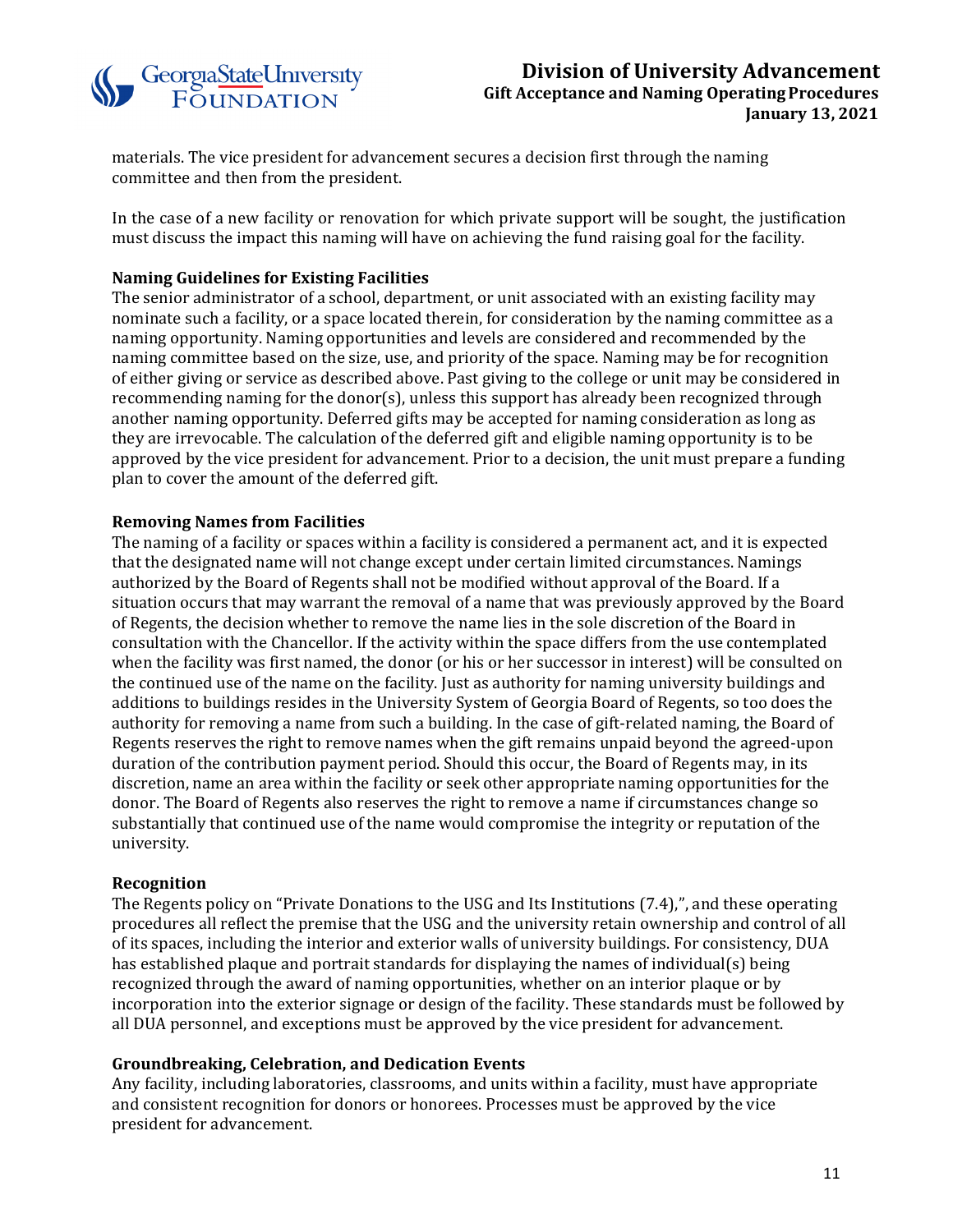

## **Related Funds Management Issues**

Guidelines and processes regarding gift-funded construction projects, including account establishment, cash flow management, maintenance funding, and business office reporting requirements are established and administered by the university's senior vice president for finance and administration, in coordination with the university's office of facilities management services. Questions on all such matters should be directed to the university's Office of Finance and Administration.

## <span id="page-11-0"></span>**NAMING PROCEDURES – ENDOWMENTS**

Before units establish endowments or make arrangements for other gifts to name positions, they should refer to the Regents policy.

#### **Naming Faculty Positions**

Before units establish endowments or make arrangements for other gifts to name positions, they should refer to the Regents policy.

The following guidelines suggest minimums; units may establish higher guidelines.<br>• Named college or school: A gift commitment for the area's general endowment

- *Named college or school:* A gift commitment for the area's general endowment will vary with each college or school.
- *Named deanship:* A gift minimum of \$2,000,000 is required.
- *Named department head:* A gift minimum of \$2,000,000 is required.
- *Named distinguished university chair:* A minimum of \$2,000,000 is required.
- *Named chair:* A minimum of \$1,000,000 is required.
- *Named distinguished professorship:* A minimum of \$1,000,000 is required.
- *Named professorship:* Α minimum of \$500,000 is required.
- *Named early career faculty fund:* A gift minimum of \$250,000 is required.<br>  $\circ$  Named early career faculty funds will typically represent a term appoint
	- Named early career faculty funds will typically represent a term appointment of noless than three years and no more than five years.
- *Named distinguished scholar:* A minimum of \$100,000 is required.
- *Named graduate fellowship*:
	- o *Partial Support*: A graduate fund that provides annual support for graduate students pursuing a course of study or research. Funds are to be used for stipend, tuition, fees, books, supplies, professional development, travel, and equipment. The funds will be administered in accordance with department, college, and university policies. A gift minimum of \$25,000 is required, with a suggested gift of \$100,000.
	- o *Full Support*: This fellowship is not to be used as payment for teaching, research, or service. A gift minimum of \$1,000,000 is required.
- *Named lectureships or speaker series:* A minimum of \$50,000 is required.
- *Named scholarship:* A minimum of \$25,000 is required.
- *Named general fund:* A minimum of \$25,000 is required.
- *Named undergraduate scholarship:* A gift minimum of \$25,000 is required.
- *Other*: Other school-based projects, such as directors, lectures, student enhancement, research, and facility funds, may be considered, and the amount will vary with each college, school, unit, and opportunity.
- Any exceptions to the guidelines for suggested minimums of named faculty positions require the consideration and decision from the vice president for advancement, the academic lead for the respective area, and the provost.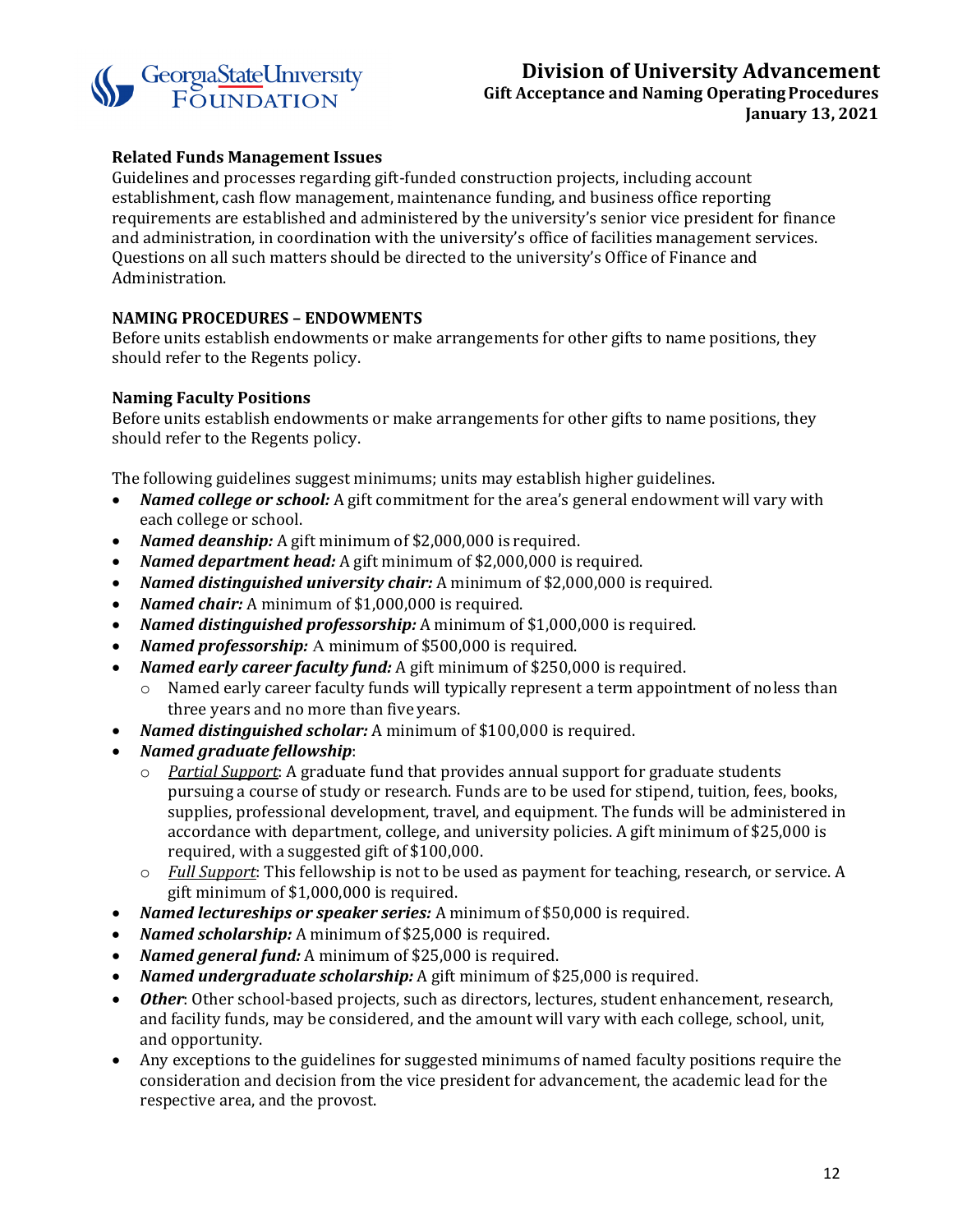

# **Naming Other Endowed Funds**

These guidelines suggest minimums; units may establish higher guidelines. The funds will be administered in accordance with the college, school, unit, GSUF and university policy.

- *Named undergraduate scholarship (numbers are for 2020-2021 academic year)*:
	- o *Partial tuition support:* A named undergraduate scholarship provides annual support for an undergraduate student. A minimum endowment of \$25,000 is required. Result: \$25,000 @ 4% spinoff = \$1,000 in scholarship support.
	- o *Full tuition support (in state):* For a full tuition named undergraduate scholarship, the required endowment would be \$223,700.

Result: \$223,700 @ 4% spinoff = \$8,948 in scholarship support.

- o *Full-ride support (in state):* For a full-ride named undergraduate scholarship, the required endowment would be \$692,800. A full-ride scholarship (in state) provides support for tuition/fees, room and board, books/supplies, transportation and other miscellaneous costs. Result: \$692,800 @ 4% spinoff = \$27,712 in scholarship support.
- o *Full tuition support (out of state):* For a full tuition named undergraduate scholarship, the required endowment would be \$699,650.

Result: \$699,650 @ 4% spinoff = \$27,986 in scholarship support.

o *Full-ride support (out of state):* For a full-ride named undergraduate scholarship, the required endowment would be \$1,151,700. A full-ride scholarship (out of state) provides support for tuition/fees, room and board, books/supplies, transportation and other miscellaneous costs.

Result: \$1,151,700 @ 4% spinoff = \$46,068.

o *Full tuition support (international):* For a full tuition named undergraduate scholarship, the required endowment would be \$699,650.

Result: \$699,650 @ 4% spinoff = \$27,986.

o *Full-ride support (international)*: For a full-ride named undergraduate scholarship, the required endowment would be \$1,151,700. A full-ride scholarship (international) provides support for tuition/fees, room and board, books/supplies, transportation and other miscellaneous costs.

Result: \$1,151,700@ 4% spinoff = \$46,068.

#### • *Naming administrative positions*

- $\circ$  Before units establish endowments or make arrangements for other gifts to name administrative positions, they should consult with the appropriate DUAresources.
- o The following guidelines suggest minimums; units may establish higher guidelines.
	- *Named directorship*: A gift commitment to endow the position may vary with each unit with a suggested range of \$750,000-\$1,500,000.
	- *Assistant/associate directorship*: A gift commitment to endow the position may vary with each unit with a suggested range of \$250,000-\$500,000.
- *Other*: Other school-based projects, such as directors, lectures, student enhancement, research, and facility funds, may be considered, and the amount will vary with each college, school, unit, and opportunity.

Potential endowments and names are reviewed and approved by the vice president for advancement before being signed by a donor. Generally, endowments may be established through gifts over a period of five years. An endowment account will not receive a spending allocation until the minimum funding amount is reached. To ensure the acceptability of endowment gifts, the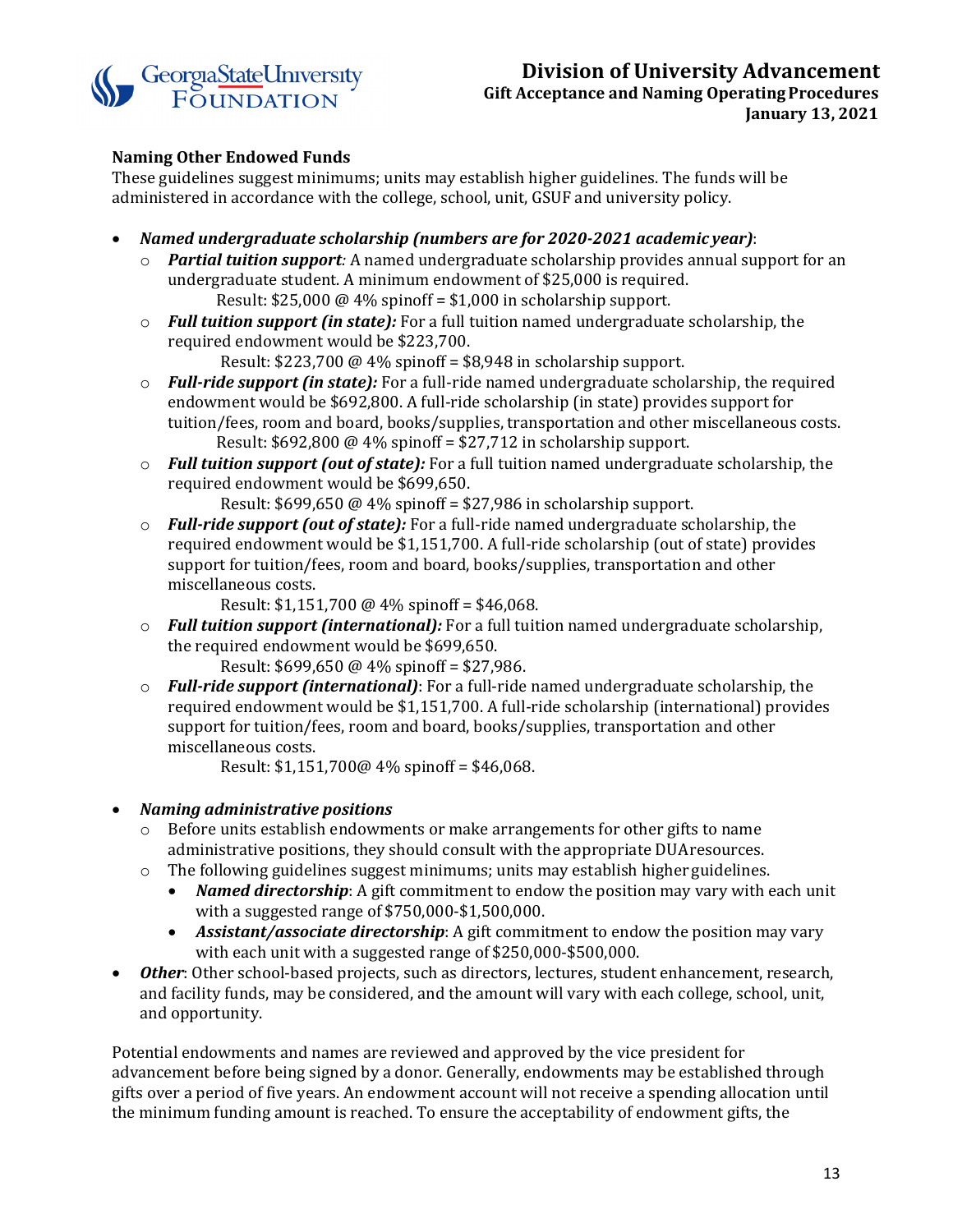# Georgia State University

# **Division of University Advancement Gift Acceptance and Naming OperatingProcedures January 13, 2021**

development officer or original contact will notify the associate vice president advancement, finance/GSUF CFO and assistant treasurer, which has the authority to recommend approval for standard agreements. Final approval for these agreements rests with the vice president for advancement.

Unique, nonstandard endowment agreements may require additional review and approval. It is the responsibility of the associate vice president advancement, finance/GSUF CFO and assistant treasurer to obtain recommendations from appropriate offices before requesting final approval from the vice president for advancement.

# **Term Naming**

- Annual Gifts over five years equal to annual endowment earnings may be considered for naming during that term.
- If a name is to be removed from an endowment, the gift acceptance committee has final decision authority.
- Any exceptions to the guidelines for suggested minimums of named faculty positions require the consideration and decision from the vice president for advancement, the academic lead for the respective area, and the provost.

# <span id="page-13-0"></span>**GIFT SOLICITATION PROCEDURES**

Responsibility for the coordination of solicitations and proposals to individual, corporate, and foundation prospects is vested in the vice president for advancement. Therefore, all private fundraising activity is to be coordinated through DUA under the leadership of the vice president for advancement, who will then coordinate with other university offices as necessary.

# **Fundraising Planning and Priority Setting**

Each year the university's fundraising priorities will be formally reviewed and updated through a process coordinated by the vice president for advancement, the academic schools, nonacademic divisions, and departments.

#### **Solicitation of Private Support**

After fundraising priorities are established and approved through the process above, the responsible parties will undertake the solicitation of appropriate individual, corporate, and foundation prospects. The vice president for advancement is expected to be cognizant of all solicitation activity and to communicate solicitation activity to university offices as appropriate. Those involved in fundraising will adhere to established practices and procedures.

#### **Leadership Solicitations**

Approaches for gifts from individuals at the level of \$5,000,000 or more require that the project, program, or facility plan be submitted to the vice president for advancement and naming committee. Information to be provided in the plan includes:

- Background description;
- Description of the initiative for which private support is being sought;
- Amount to be solicited and proposed recognition;
- Sources of additional funding anticipated (if any), including university allocation and state or federal funds.